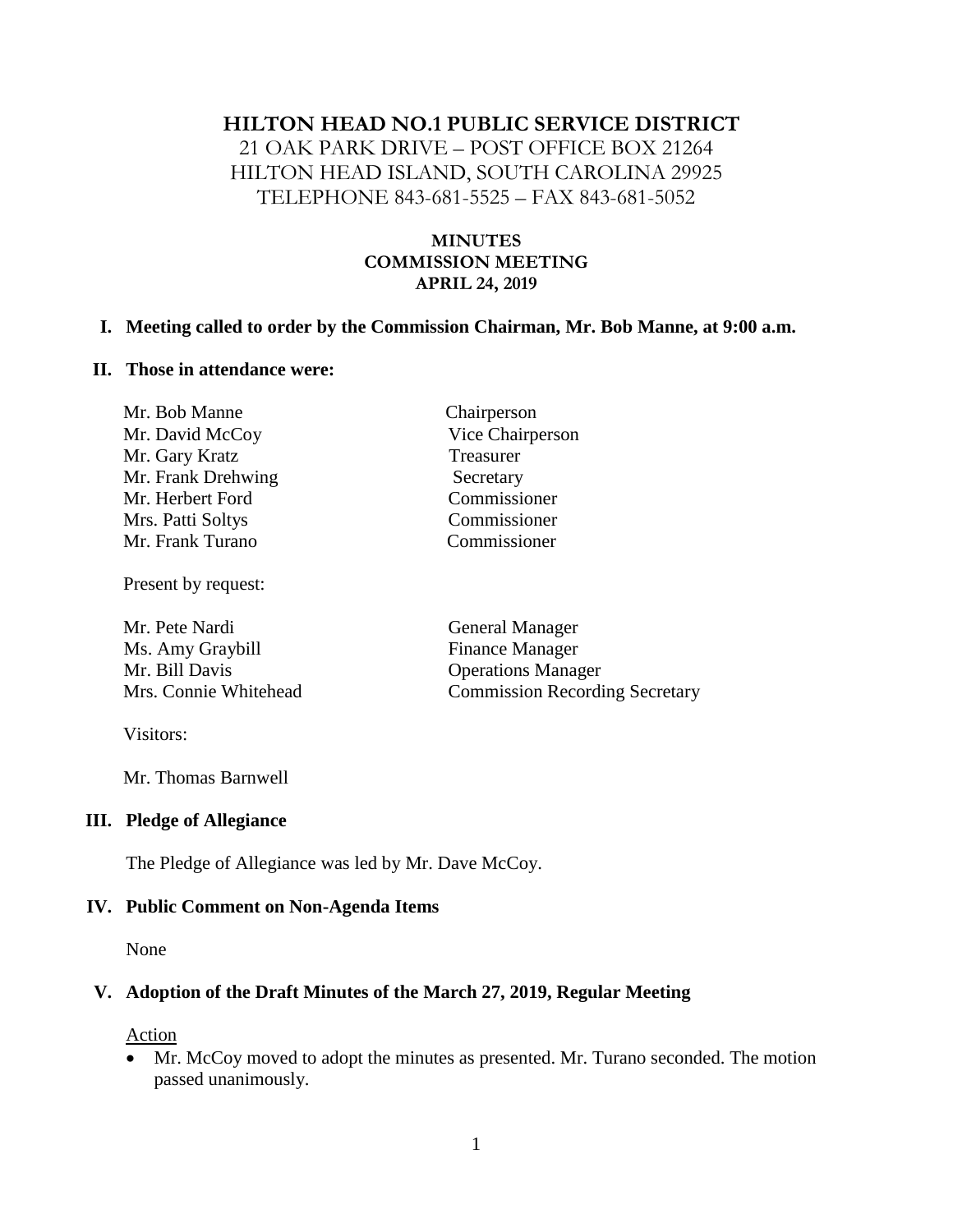### **VI. Strategic Planning Session**

## **A. Key Measurements**

### Key Discussion Points

• The board reviewed and further revised the Key Measurements document.

### Action

• Mr. Turano moved to adopt the document as revised. Mr. Drehwing seconded. The motion passed unanimously.

## **B. Major Objectives**

### Key Discussion Points

• The board reviewed and revised the Major Objectives document.

### Action

• The board agreed by consensus to approve the document.

# **C. GM Reporting & Annual Review**

## Key Discussion Points

- The board reviewed the proposed General Manager's Reporting and Performance Review document and made further revisions.
- The board agreed that the General Manager would no longer send out regular weekly reports, but would instead send out updates as warranted.
- The General Manager will notify the board timely of any significant risks or liabilities facing the PSD.

# Action

• The board agreed by consensus to approve the document.

# **D. Commissioner Committee Structure**

- The board discussed committee structures and whether it was necessary to have standing committees versus ad hoc.
- The general manager reminded the board that committee assignments are to be assigned by the full board, not self-generated.
- Discussion was held regarding the board's change from the fourth-Tuesday-of-themonth meeting date to the fourth-Wednesday-of-the-month meeting date and whether the change violated the board's current bylaws. Mr. Manne asked for commissioner preferences on meeting dates. Mr. Drehwing, Mr. Ford and Mr. Kratz prefer returning to Tuesday. Mrs. Soltys and Mr. Turano prefer to stay at Wednesday. Mr. Manne and Mr. McCoy are satisfied with either date.
- Mr. Manne will incorporate proposed changes to the bylaws from the strategic planning session and present them for a vote at the May board meeting.